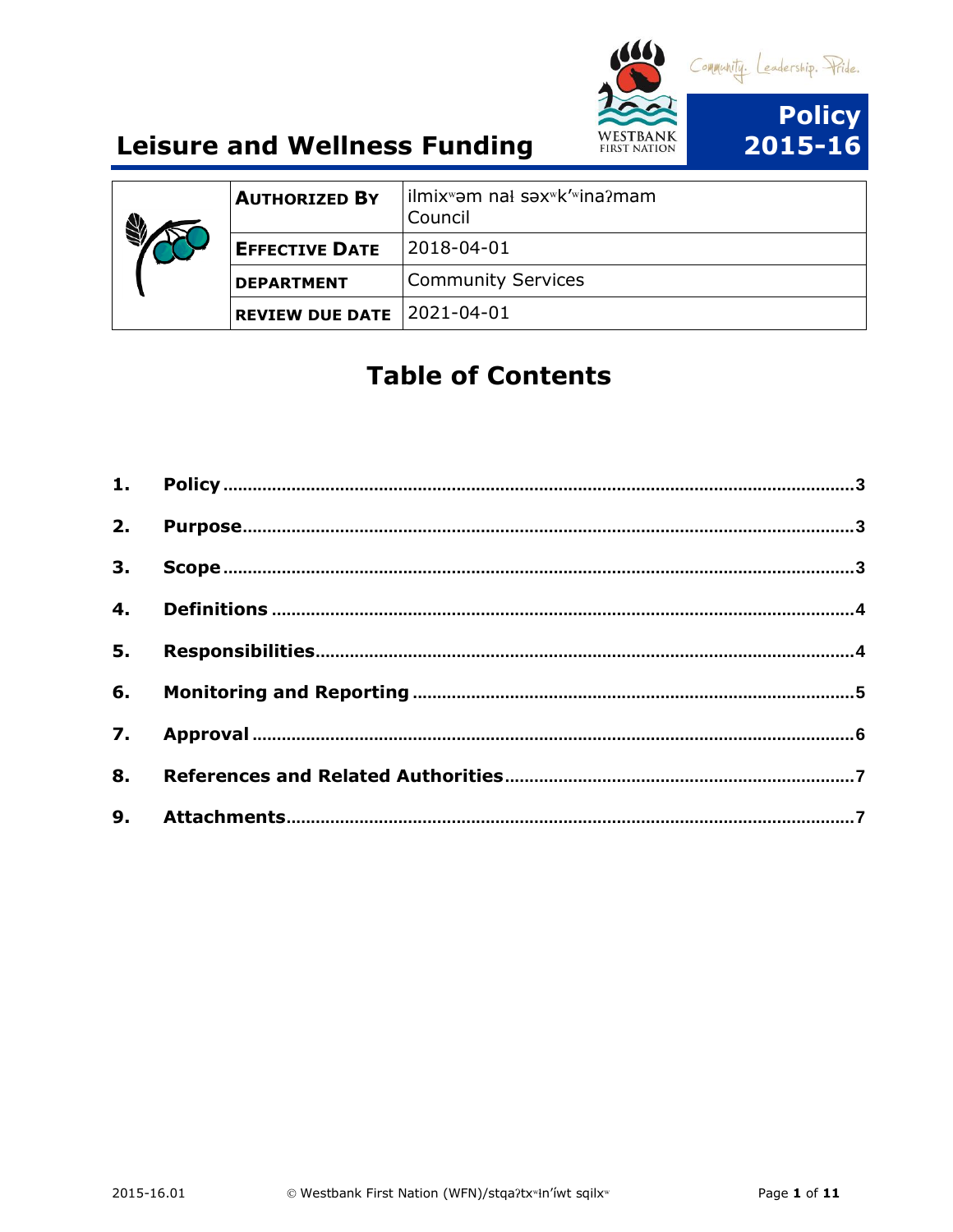

| <b>Revision History</b> |                 |                                                                                                                                                                                                                                        |
|-------------------------|-----------------|----------------------------------------------------------------------------------------------------------------------------------------------------------------------------------------------------------------------------------------|
| <b>Entry ID</b>         | 397122          | <b>Total Number of Pages 11</b>                                                                                                                                                                                                        |
| <b>Date</b>             | <b>Revision</b> | <b>Changes</b>                                                                                                                                                                                                                         |
| 2017-01-23              |                 | Conversion of Policy 080304 Personal Development Programs for<br>WFN Members, Policy 2015-25 Recreation Funding approved<br>2016-08-04 Section 3.a) incorporated, GIP #784 & 2915 initiated,<br>and approved to proceed with drafting. |
| 2018-03-26              |                 | Approved by Resolution of Council #180326-23 on March 26,<br>2018 to take effect on April 1, 2018.                                                                                                                                     |
| 2018-03-27              | 2015-16.01      | Approved and signed March 27, 2018 by the Acting Director of<br>Operations.                                                                                                                                                            |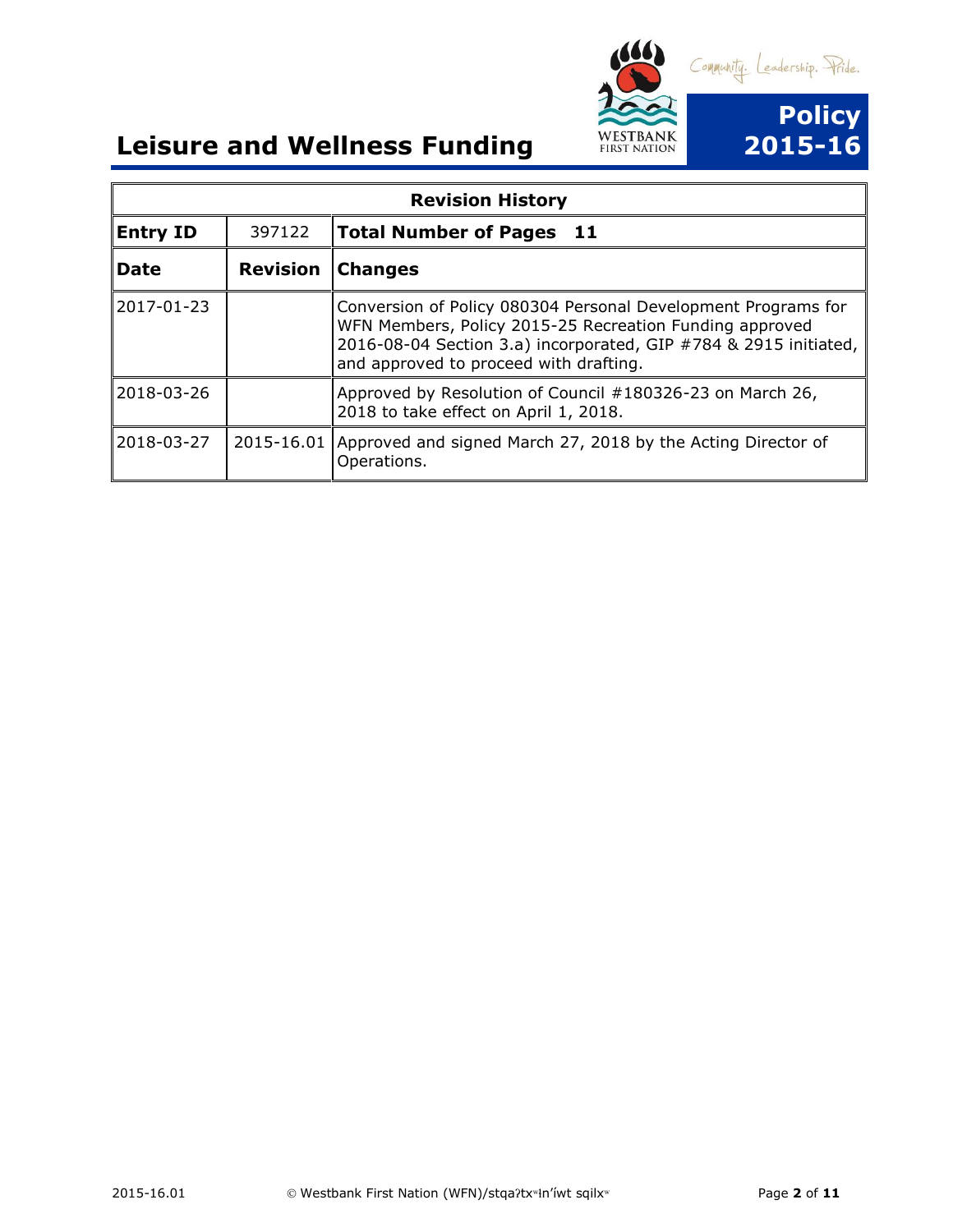

## <span id="page-2-0"></span>**1. Policy**

Westbank First Nation (WFN) is committed to creating a healthy, strong and vibrant community through providing resources for the promotion of physical, mental, emotional, and spiritual well-being.

### <span id="page-2-1"></span>**2. Purpose**

The purpose of this policy is to outline the financial support that is available to WFN Members for the pursuit of leisure and wellness activities, along with the criteria, funding limits, and eligibility requirements.

#### <span id="page-2-2"></span>**3. Scope**

This policy applies to WFN Members and WFN employees who are responsible for administering this policy.

This policy is a review, update, and revision to, and supersedes, the "Personal Development Programs for WFN Members Policy" approved by Council Resolution #030308-006 on March 3, 2008 and signed by the Director of Operations on March 4, 2008. This policy also amalgamates Section 3.a) of Policy 2015-25 Recreation Funding approved by Council Resolution #160524-03 on May 24, 2016 and signed by the Director of Operations on August 4, 2016.

#### **a) Leisure and Wellness Funding Limits**

- **i.** Leisure and Wellness funding is;
	- **1)** Limited to a maximum of five hundred Canadian dollars (\$500.00) per WFN Member per Fiscal Year; and
	- **2)** Available on a reimbursement basis only upon the submission of,
		- **(a)** A completed Leisure and Wellness Funding Application form (Appendix B); and
		- **(b)** Receipts for purchases, in accordance with Section 3.a)ii. of this policy.
- **ii.** Leisure and Wellness funding may be used toward the cost of Leisure products and activities, and products and activities that promote Wellness, that do not include expenses related to the items listed in Section 3.a)iii. of this policy. Examples of eligible purchases are contained within the Medicine Wheel Matrix (Appendix A.)
- **iii.** Ineligible expenses include, but are not limited to;
	- **1)** Alcohol and other intoxicating substances,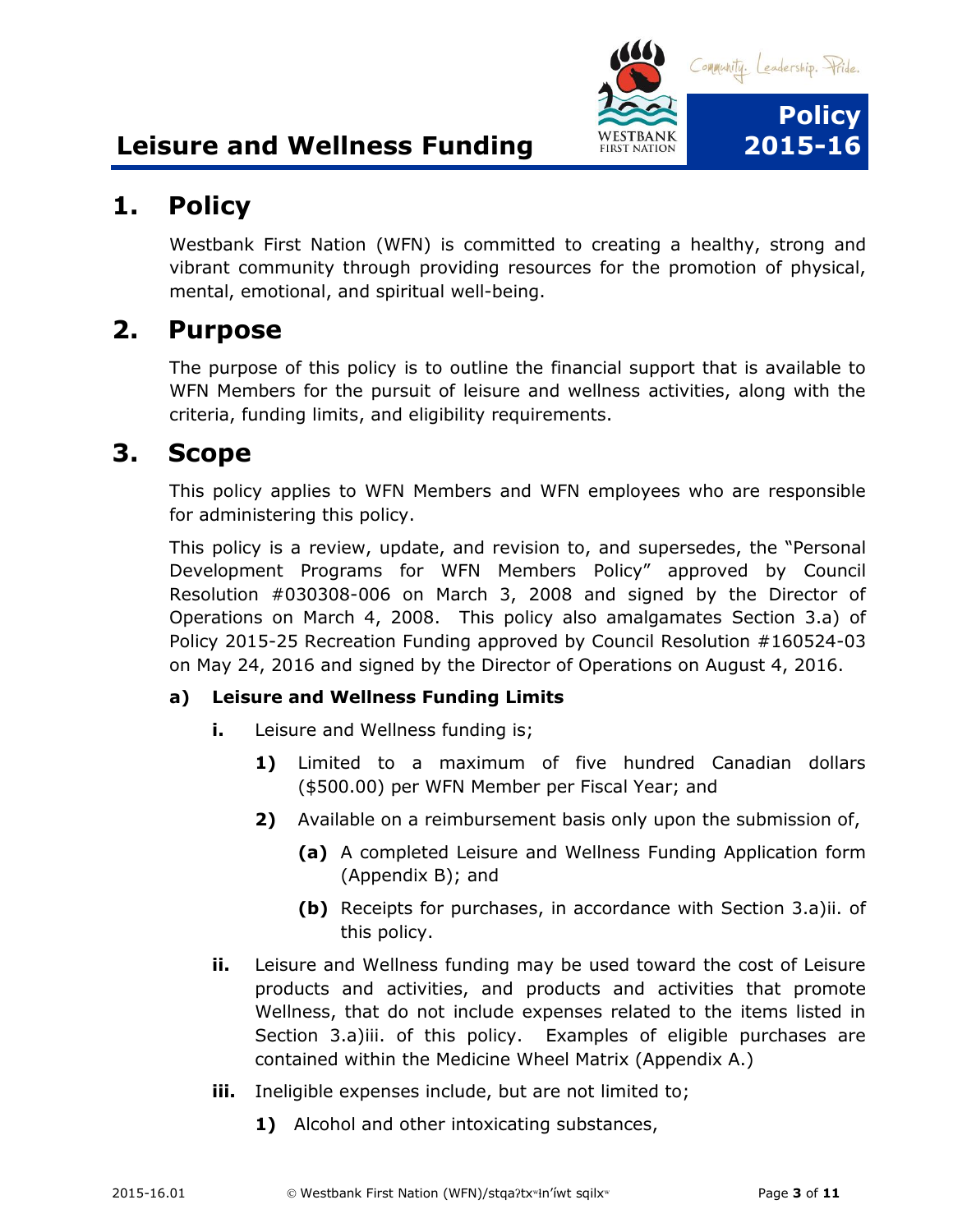

- **2)** Prescription drugs, medicine, and similar substances,
- **3)** Gambling,
- **4)** Dining out,
- **5)** Regular household expenses, such as, but not limited to;
	- **(a)** Groceries,
	- **(b)** Rent or mortgage payments,
	- **(c)** Utility bills; and
	- **(d)** Home maintenance; and
- **6)** Expenses related to fulfilling work, employment, or schoolrelated obligations.
- **v.** The WFN Member is responsible for any costs for Leisure and Wellness activities that exceed the amount the WFN Member is eligible for under Section 3.a)i.1) of this policy.
- **vi.** The deadline for applying for reimbursement of expenses under section 3.a)ii. of this policy for the previous fiscal year (i.e. receipts dated no later than March 31) is April 7 of each year.
- **vii.** The Membership Services Manager's decision on applications for Leisure and Wellness funding is final.

### <span id="page-3-0"></span>**4. Definitions**

**"Applicant"** means a WFN Member who makes an application in accordance with the provisions of this policy.

**"Fiscal Year"** means a period beginning April 1<sup>st</sup> and ending March 31<sup>st</sup> of the following calendar year.

**"Leisure"** means time free from work, school, or other obligations to pursue activities that promote rest and relaxation, or the enjoyment of recreational hobbies or sports.

**"Wellness"** means the state or condition of being in good physical, mental, emotional, and spiritual health, especially as the result of deliberate effort.

## <span id="page-3-1"></span>**5. Responsibilities**

**a)** Council is responsible for establishing an annual budget and setting aside funds in order to ensure the commitment to this policy, on a best efforts basis, as part of the annual WFN budgeting process.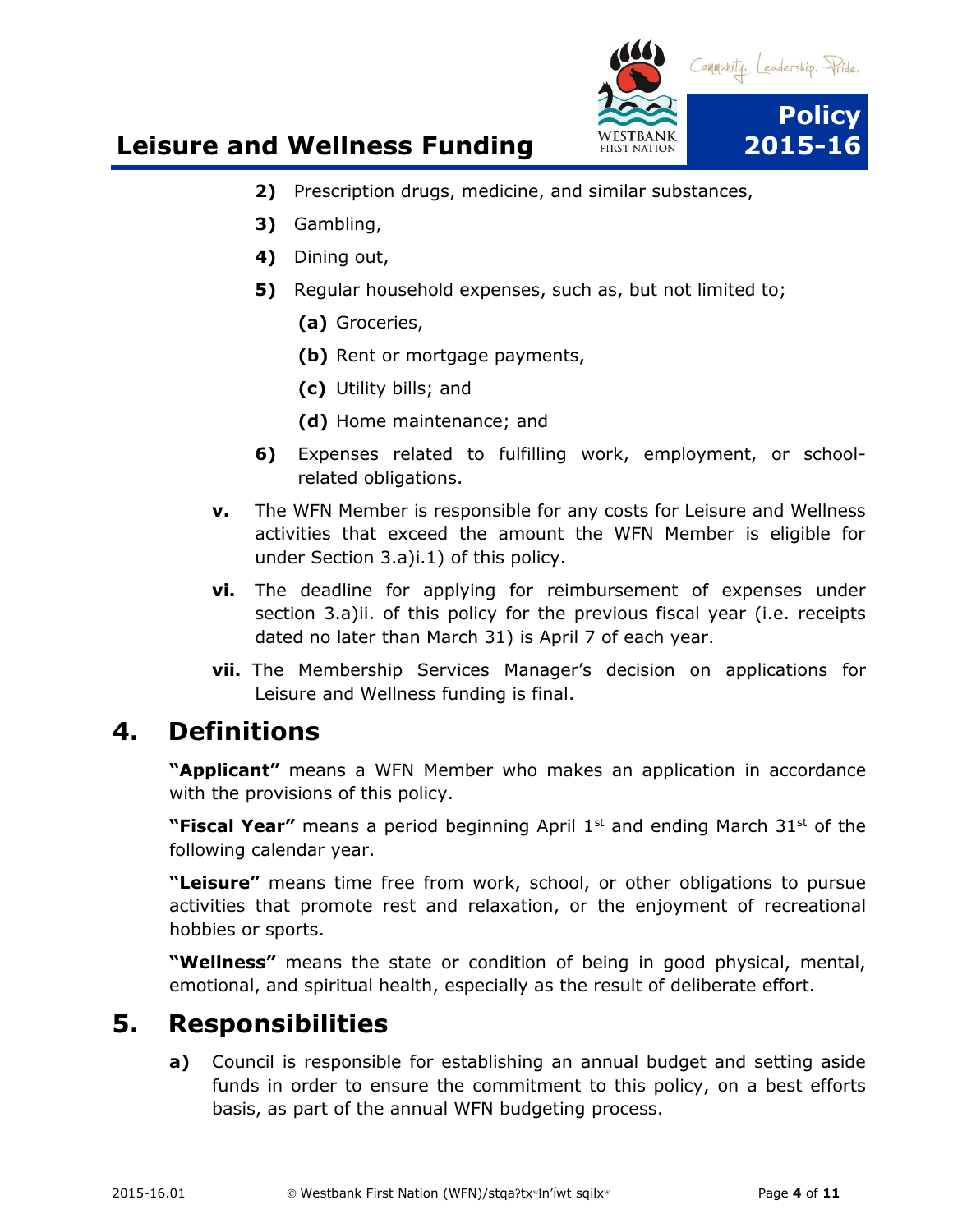

- **b)** The Membership Services Manager is responsible for;
	- **i.** Receiving, reviewing, and making decisions on Leisure and Wellness funding applications, in accordance with the provisions of this policy,
	- **ii.** Notifying the Applicant if any item on their Leisure and Wellness funding application is declined,
	- **iii.** Forwarding reimbursement requests for eligible items on Leisure and Wellness funding applications to the Financial Services for processing,
	- **iv.** Monitoring Leisure and Wellness funding amounts approved for each Member in accordance with Section 3.a)i.1) of this policy; and
	- **v.** Preparing, and providing to Council, the Fiscal Year Leisure and Wellness Funding Annual Report (Appendix C) by May  $31<sup>st</sup>$  of each year.
- **c)** Financial Services is responsible for processing reimbursement requests in accordance with Section 5.b)iii. of this policy.
- **d)** Applicants are responsible for submitting a completed Leisure and Wellness Funding Application (Appendix B) and receipts for purchases, in accordance with Section 3.a)ii. of this policy, to the Membership Services Manager.

## <span id="page-4-0"></span>**6. Monitoring and Reporting**

<span id="page-4-1"></span>**a)** The Membership Services Manager will provide Council with a Fiscal Year Leisure and Wellness Funding Annual Report (Appendix C) no later than May  $31<sup>st</sup>$  of each year.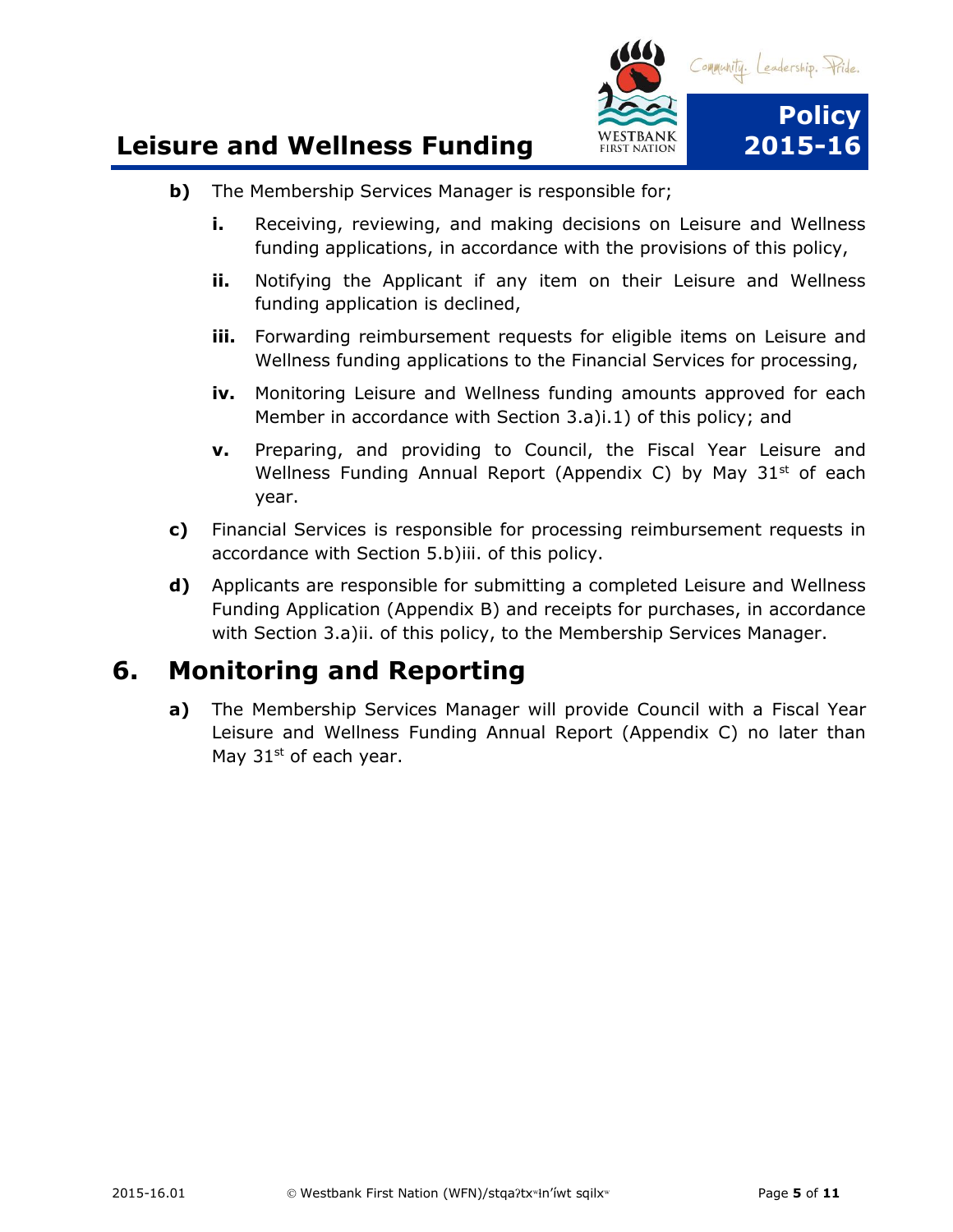

## **7. Approval**

This policy was approved by Council/ilmixʷəm naɬ səxʷk'ʷinaʔmam via Resolution of Council #180326-23 on the 26<sup>th</sup> day of March, 2018 and signed and approved by the Director of Operations on the 27<sup>th</sup> day of March, 2018.

<span id="page-5-0"></span>Kevin Kingston, Acting Director of Operations/sax K' ulam k'el ysaysat  $\mathcal{U}$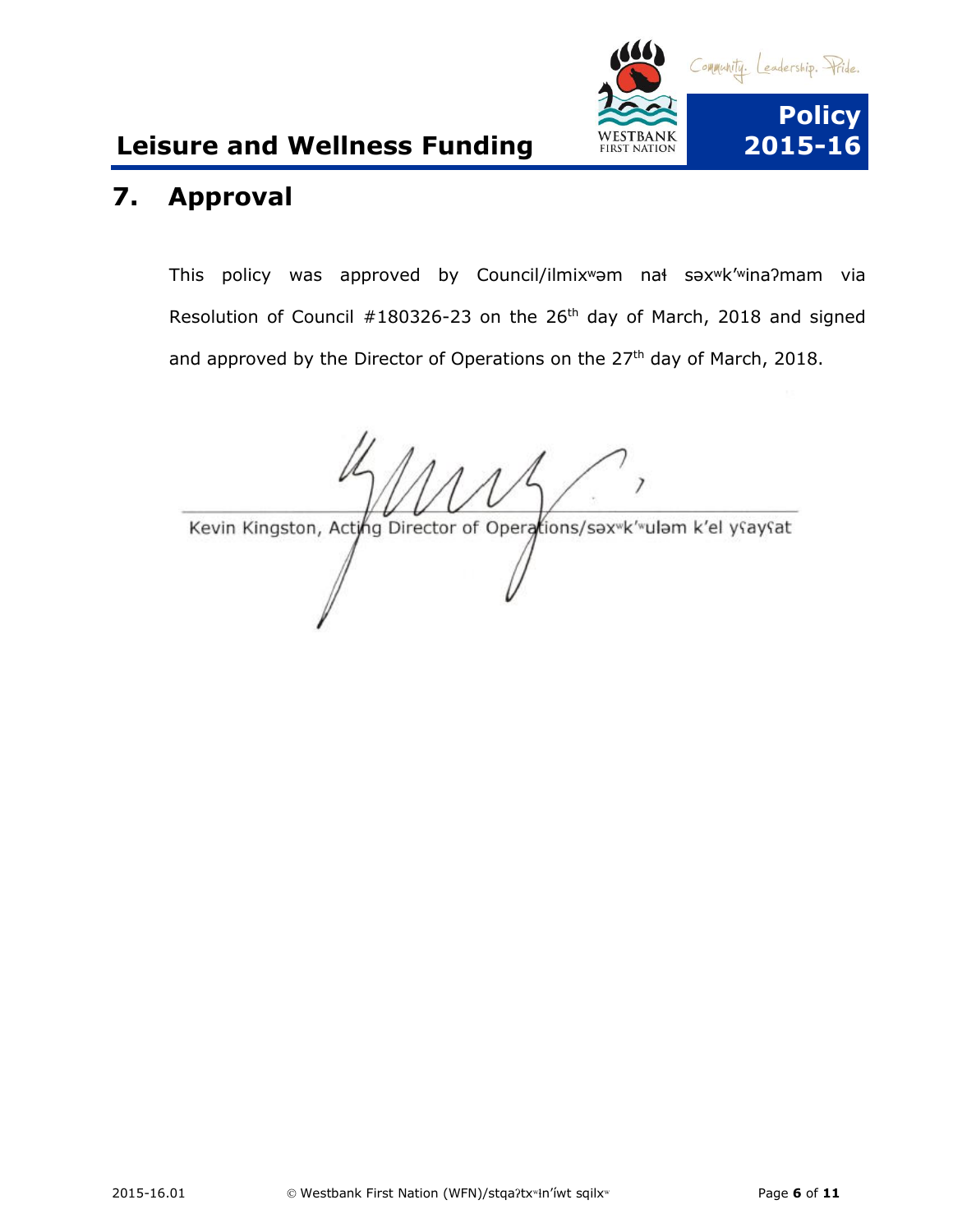

## **8. References and Related Authorities**

[Westbank First Nation Constitution](https://www.wfn.ca/docs/wfn-constitution.pdf) [Westbank First Nation Self-Government Agreement](https://www.aadnc-aandc.gc.ca/eng/1100100031766/1100100031768) [Westbank First Nation Strategic Plan 2016-2019](https://www.wfn.ca/docs/wfn-strategic-plan-2016-2019.pdf) **WFN Governance** [Policy 2015-25 Tier Athlete Funding \(previous known as Recreation Funding\)](file://///wfnfox/public/Governance%20Instruments/Executed%20Governance%20Instruments/Community%20Services/Membership%20Services)

### **9. Attachments**

<span id="page-6-0"></span>**Appendix A** – Medicine Wheel Matrix **Appendix B** – Leisure and Wellness Funding Application **Appendix C** - Leisure and Wellness Funding Annual Report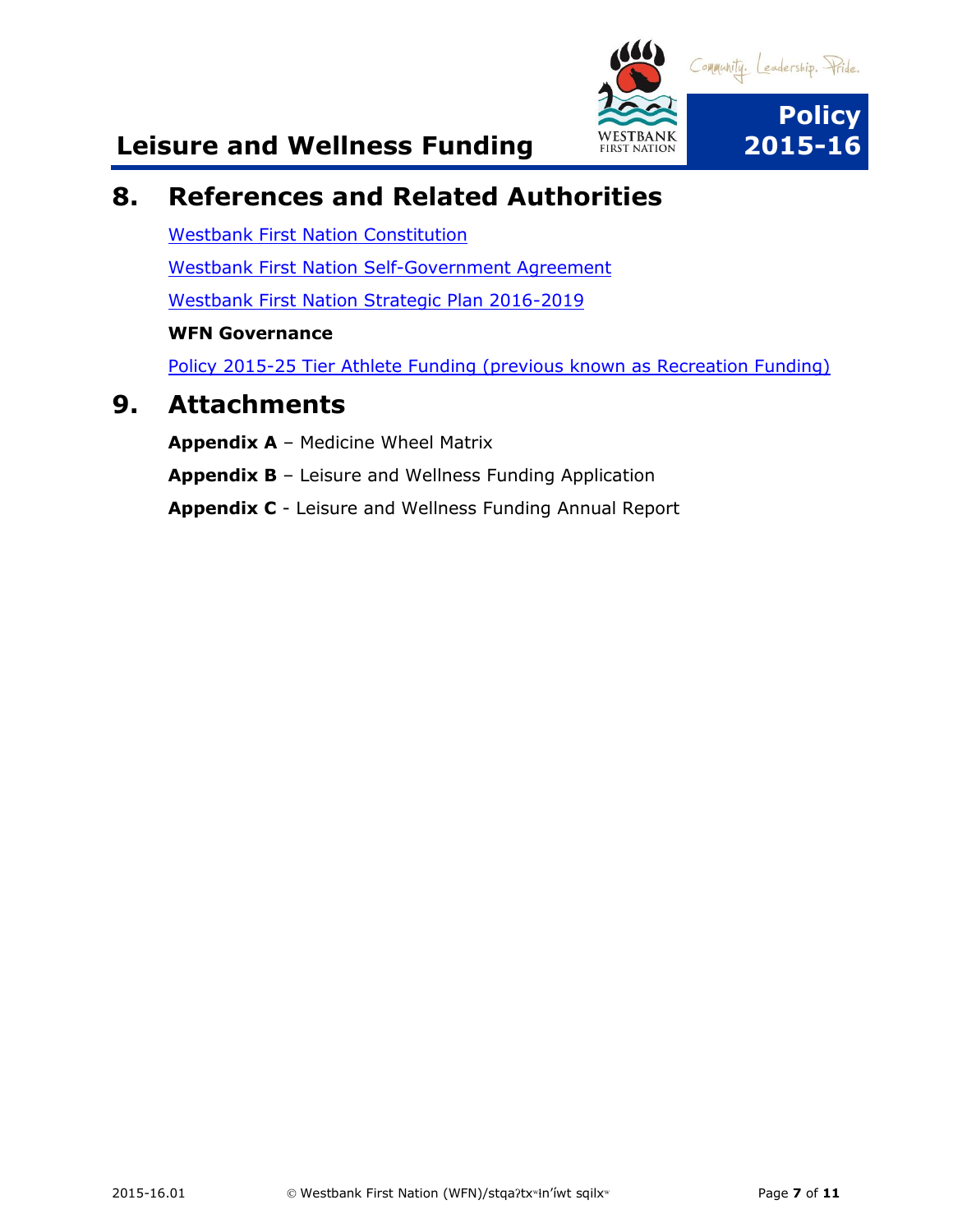

#### **Appendix A** -

Medicine Wheel Matrix

In accordance with

#### Policy 2015-16 Leisure and Wellness Funding

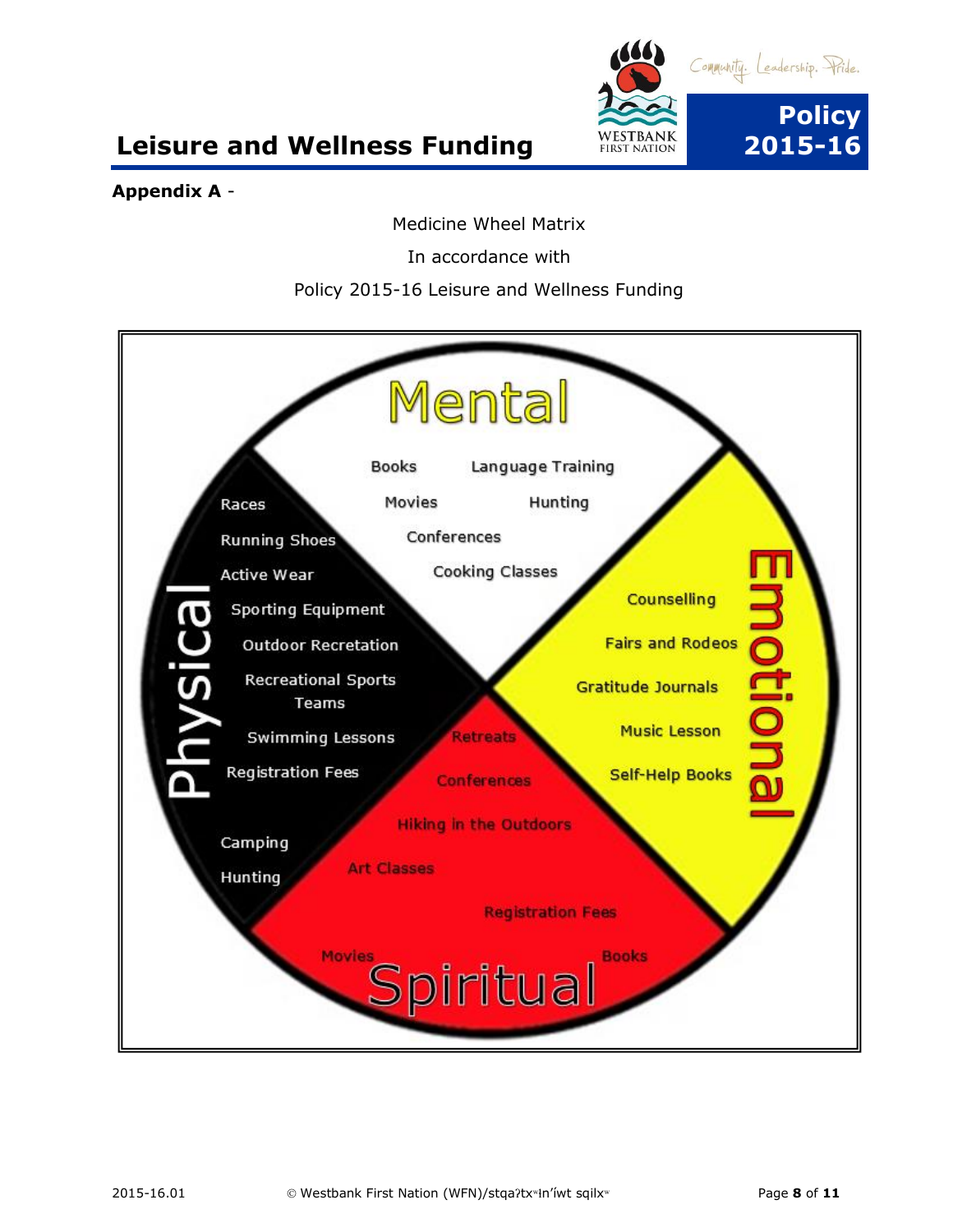

#### **Appendix B** – Leisure and Wellness Funding Application (Page 1)

|                     | <b>Leisure and Wellness Funding</b><br><b>Application</b><br>To be used in accordance with<br>Policy 2015-16 Leisure and Wellness Funding<br>for WFN Members<br><b>PROTECTED once submitted</b> | Mental<br>hysical<br>ipiritua              |
|---------------------|-------------------------------------------------------------------------------------------------------------------------------------------------------------------------------------------------|--------------------------------------------|
| Date:               | Amount Requested:<br><u> 1990 - Johann Barbara, martxa al</u>                                                                                                                                   | (Maximum \$500 per Member per fiscal year) |
|                     | Member Name(s) (Please print)                                                                                                                                                                   | <b>Status Number(s)</b>                    |
| А.                  |                                                                                                                                                                                                 | 601                                        |
| в.                  |                                                                                                                                                                                                 | 601                                        |
| C.                  |                                                                                                                                                                                                 | 601                                        |
| D.                  |                                                                                                                                                                                                 | 601                                        |
| E.                  |                                                                                                                                                                                                 | 601                                        |
| F.                  |                                                                                                                                                                                                 | 601                                        |
|                     | Health and Wellness Purchase Information (Itemize each purchase separately)                                                                                                                     |                                            |
| Member<br>(A.,B.,C) | <b>Description of Purchase</b>                                                                                                                                                                  | Cost                                       |
|                     |                                                                                                                                                                                                 |                                            |
|                     |                                                                                                                                                                                                 |                                            |
|                     |                                                                                                                                                                                                 |                                            |
|                     |                                                                                                                                                                                                 |                                            |
|                     |                                                                                                                                                                                                 |                                            |
|                     |                                                                                                                                                                                                 |                                            |
|                     |                                                                                                                                                                                                 |                                            |
|                     |                                                                                                                                                                                                 |                                            |
|                     |                                                                                                                                                                                                 |                                            |
|                     |                                                                                                                                                                                                 |                                            |
|                     |                                                                                                                                                                                                 |                                            |
|                     |                                                                                                                                                                                                 |                                            |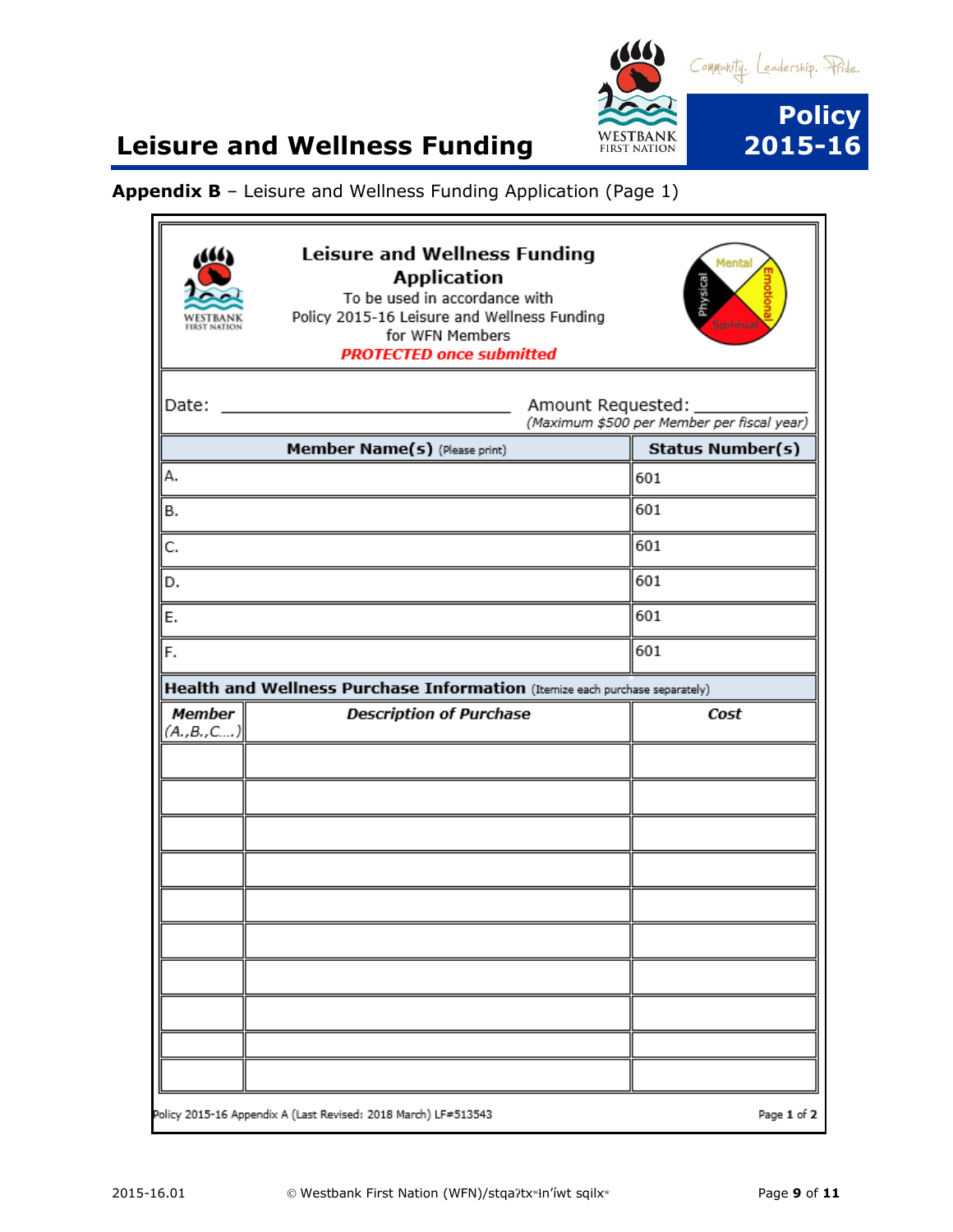

#### **Appendix B** – Leisure and Wellness Funding Application (Page 2)

| <b>Method of Payment</b>                                       |                                                                                                                                                                        |                                   |             |
|----------------------------------------------------------------|------------------------------------------------------------------------------------------------------------------------------------------------------------------------|-----------------------------------|-------------|
| $\Box$ Cheque                                                  | Electronic Funds Transfer (Contact Membership Services to set up first time)                                                                                           |                                   |             |
| <b>Method of Cheque Delivery</b>                               |                                                                                                                                                                        |                                   |             |
| Please make cheque payable to:                                 |                                                                                                                                                                        |                                   |             |
| Please select method of cheque delivery:                       |                                                                                                                                                                        |                                   |             |
| $\Box$ Pick up at<br>Community Services                        | $\Box$ Pick up at WFN<br>Government Building                                                                                                                           | $\Box$ Mail (print address below) |             |
|                                                                | <b>Contact Information and Signature of Applicant</b>                                                                                                                  |                                   |             |
| Name (Please print):                                           |                                                                                                                                                                        | Phone #:                          |             |
| Signature:                                                     |                                                                                                                                                                        | Date:                             |             |
| <b>Submission of Application</b>                               |                                                                                                                                                                        |                                   |             |
| 250-768-0227.                                                  | purchases. The deadline for submissions for purchases made in the previous fiscal<br>year is April 7. For more information, contact the Membership Services Manager at |                                   |             |
|                                                                |                                                                                                                                                                        |                                   |             |
|                                                                |                                                                                                                                                                        |                                   |             |
|                                                                |                                                                                                                                                                        |                                   |             |
|                                                                |                                                                                                                                                                        |                                   |             |
|                                                                |                                                                                                                                                                        |                                   |             |
|                                                                |                                                                                                                                                                        |                                   |             |
|                                                                |                                                                                                                                                                        |                                   |             |
|                                                                |                                                                                                                                                                        |                                   |             |
|                                                                |                                                                                                                                                                        |                                   |             |
|                                                                |                                                                                                                                                                        |                                   |             |
| Policy 2015-16 Appendix A (Last Revised: 2018 March) LF#513543 |                                                                                                                                                                        |                                   | Page 2 of 2 |